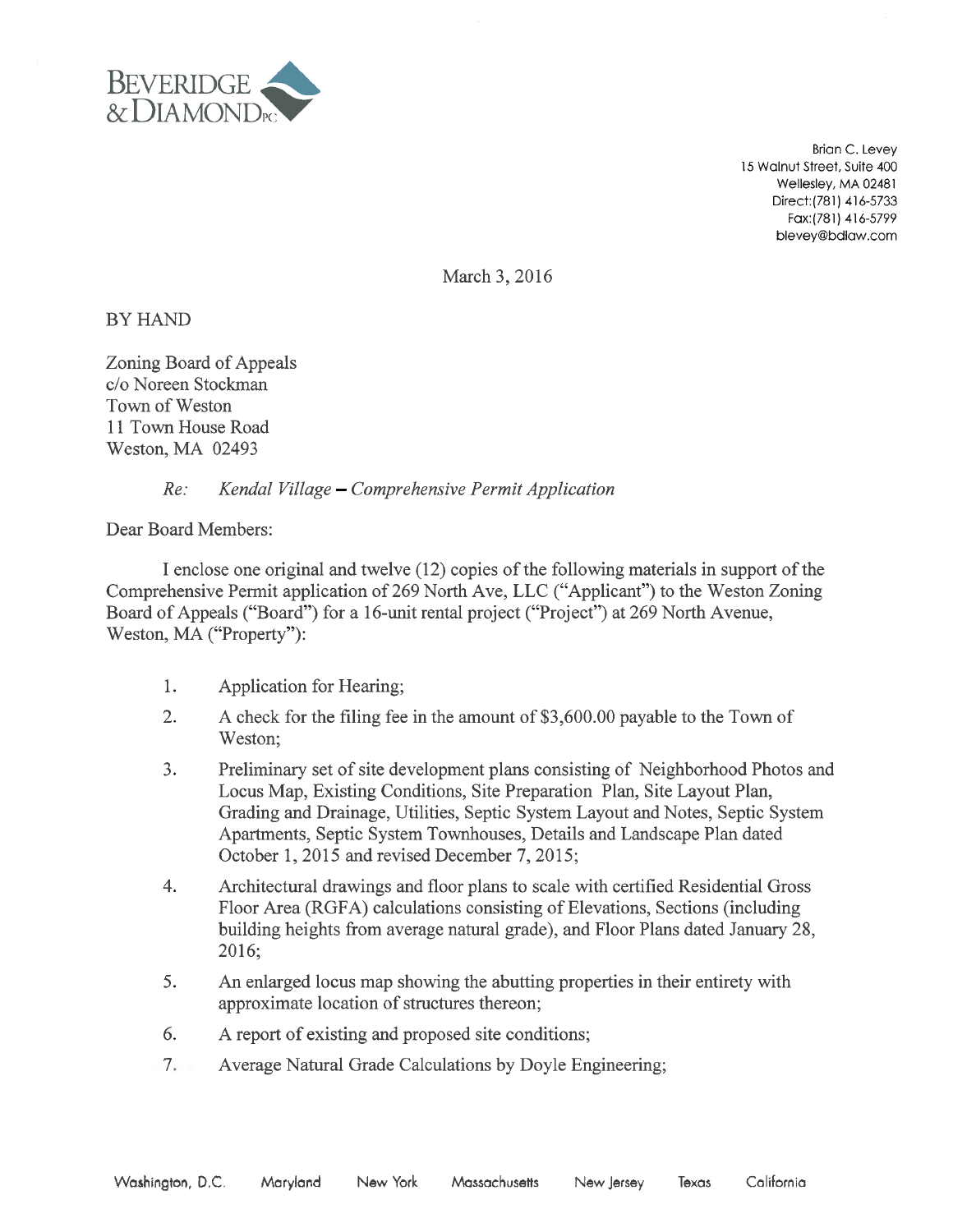# BEVERIDGE & DIAMOND<sub>PC</sub>

Zoning Board of Appeals March 3, 2016 Page 2

- 8. A tabulation of proposed buildings by type, size (number of bedrooms, floor area) and ground coverage;
- 9. A summary showing the percentage of the tract to be occupied by buildings, by parking and other paved vehicular area, and by open area;
- 10. The Applicant's Certificate of Organization evidencing its limited dividend organization status;
- 11. MassHousing Project Eligibility Letter to the Applicant dated February 12, 2016, confirming that the Project will be fundable by a subsidizing agency under low and moderate income housing subsidy program;
- 12. The deed into the Applicant;
- 13. A list of requested exceptions to local requirements and regulations,

including local codes, ordinances, by-laws or regulations;

- 14. Post Construction Stormwater Management Report;
- 15. Operations and Maintenance Plan;
- 16. Traffic Impact and Access Study;
- 17. Table with square footage of the lot, estimated Residential Gross Floor Area of neighboring properties, and the ratio of dwelling to lot size; and
- 18. Site photos.

I understand that Noreen Stockman will prepare the certified abutters list and provide notice as required under chapter 40B, §§ 20-23.

Sincerely F F Levey

Enclosures

cc: Weston Town Clerk (w/enc.) (By Hand)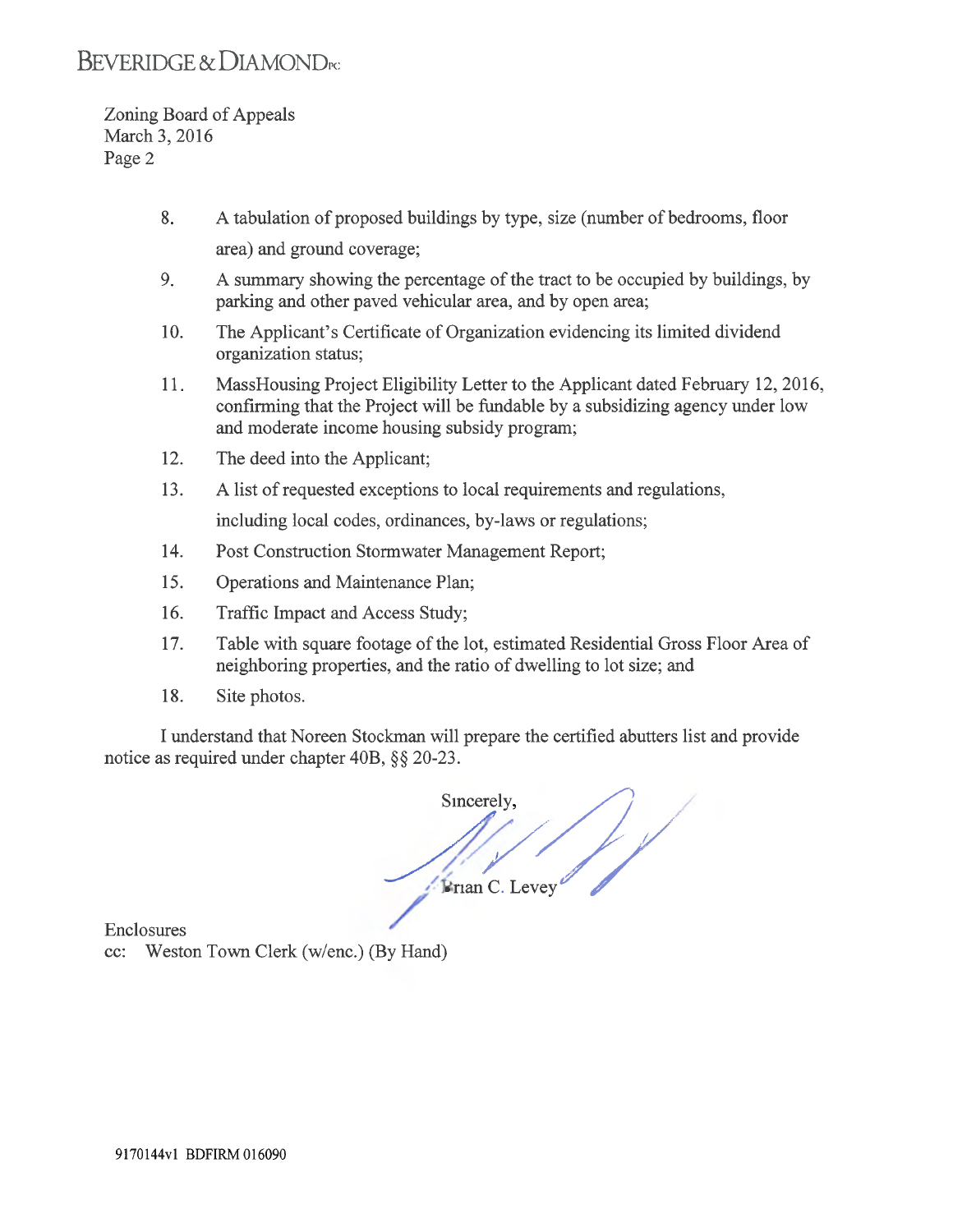

## TOWN OF WESTON  $MASSACHUSETTS$ BOARD OF APPEALS

### APPLICATION FOR HEARING

#### PETITIONERS SHOULD CONSULT WITH THE BUILDING INSPECTOR OR ZONING ADMINISTRATOR PRIOR TO FILING THIS APPLICATION

Note: This Application must be complete, and include four copies of all submissions, plus an electronic copy with certified plot plan, renderings/floor plans, letters from applicable Town departrnents, plus application fee, or application will not be accepted.

| Name of Petitioner: 269 North Ave, LLC                                                                                                                                                                                                                                                                                           |
|----------------------------------------------------------------------------------------------------------------------------------------------------------------------------------------------------------------------------------------------------------------------------------------------------------------------------------|
| c/o Brian C. Levey, Esq., Beveridge & Diamond, P.C.<br>Address:                                                                                                                                                                                                                                                                  |
| 15 Walnut Street, Suite 400, Wellesley, MA 02481                                                                                                                                                                                                                                                                                 |
| E-mail address: blevey@bdlaw.com                                                                                                                                                                                                                                                                                                 |
| Daytime telephone: 781-416-5700                                                                                                                                                                                                                                                                                                  |
|                                                                                                                                                                                                                                                                                                                                  |
| (Optional) additional contact information (+ e-mail), (ie: [contractor, [] architect, [] builder or [] attorney):                                                                                                                                                                                                                |
| <u> 1989 - John Barn Barn, amerikan bernama pada sebagai pertama pada sebagai pertama pertama pertama pertama per</u>                                                                                                                                                                                                            |
| Name of Owner 269 North Ave, LLC<br><u> 1999 - Jan James James James James James James James James James James James James James James James James J</u><br>Address/Location of Property 269 North Avenue<br><u> 1989 - Johann John Stone, market fransk konge og det større og store som som og store som som som som som s</u> |
| Assessor Map # 8 Parcel # 63 Registry Book # 66597 Page # 144                                                                                                                                                                                                                                                                    |
| Zone for property: RES, A&D Overlay District Date lot created                                                                                                                                                                                                                                                                    |
| Date structure(s) on lot constructed (including any additions): N/A<br>*Structures built prior to 1945 require Historic Commission sign off                                                                                                                                                                                      |
| $\Pi$ <sup>Yes</sup><br>MN <sub>o</sub><br>Is property within 100 feet of wetlands, 200 ft. of stream or in flood plain?<br>If 'yes', requires Conservation Agent sign off                                                                                                                                                       |
| <b>Oprospective purchaser</b><br>Applicant is Nowner, Dagent, Dtenant, Dprospective tenant, Dicensee                                                                                                                                                                                                                             |
| Type of Permit requested: Presidential or Commercial                                                                                                                                                                                                                                                                             |
| □ Amendment<br>Select: $\Box$ Special Permit<br>$\Box$ Variance<br>Please attach and/or be prepared to demonstrate<br><sup>1</sup> Repetitive Petition<br>compliance with MGL Ch. 40A, Sect. 10                                                                                                                                  |
| Comprehensive Permit, MGL Ch. 40B<br>Appeal Building Inspector Decision*<br><b>Color</b> Branch conflictions can                                                                                                                                                                                                                 |

\*( Attach copy of the decision or other written notice<br>received from the Building Inspector.) received from the Building Inspector.) "Comprehensive Permit, requirements for submission"

June 26, 2014